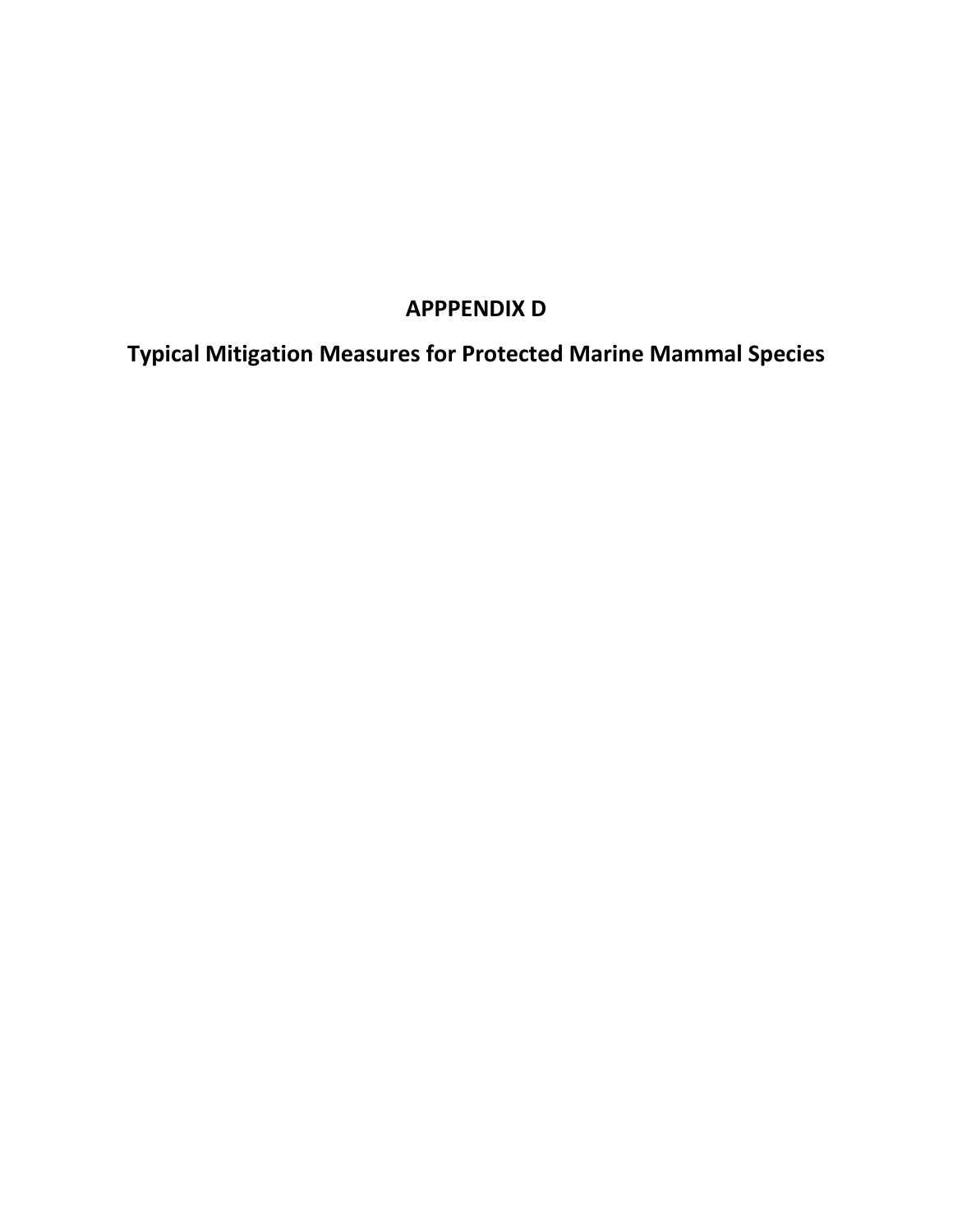## **Typical Mitigation Measures for Protected Marine Mammal Species**

Any survey monitoring plan must meet the following minimum requirements specified below, except when complying with these requirements would put the safety of the vessel or crew at risk.

#### **A. Minimize Interactions with Protected Species during Geophysical Survey Operations**

To avoid injury of protected marine mammal species and minimize any potential disturbance, the following measures will be implemented for all vessels operating survey equipment in the boomer, sparker, and bubble gun equipment categories, and equipment with similar specifications within these categories.

Required mitigations:

- 1. For situational awareness a Monitoring Zone (1,000 meters (m) (3,281 feet (ft) in all directions) for protected species must be monitored around all vessels operating boomer, sparkers, or bubble gun equipment.
	- a. The Monitoring Zone must be monitored by approved third-party protected species observers (PSOs) at all times and any observed listed species must be recorded (see reporting requirements below).
	- b. For monitoring around an autonomous surface vessel (ASV), where remote PSO monitoring must occur from the mother vessel, a dual thermal/HD camera must be installed on the mother vessel facing forward and angled in a direction so as to provide a field of view ahead of the vessel and around the ASV. PSOs must be able to monitor the real-time output of the camera on hand-held computer tablets. Images from the cameras must be able to be captured and reviewed to assist in verifying species identification. A monitor must also be installed in the bridge displaying the real-time images from the thermal/HD camera installed on the front of the ASV itself, providing a further forward view of the craft. In addition, night-vision goggles with thermal clip-ons and a handheld spotlight must be provided and used such that PSOs can focus observations in any direction around the mother vessel and/or the ASV.
- 2. To minimize exposure to noise that could be disturbing, a 500 m Exclusion Zone for ESA-listed whale species visible at the surface must be established around each vessel operating boomer, sparker, or bubble gun equipment.
	- a. The Exclusion Zone(s) must be monitored by third-party PSOs at all times when noise-producing equipment is being operated and all observed listed species must be recorded (see reporting requirements below).
	- b. If an ESA-listed whale is detected within or entering the respective Exclusion Zone, any noiseproducing equipment operating below 180 kHz must be shut off until the minimum separation distance (see vessel strike avoidance below) is re-established and the measures in (5) are carried out.
		- i. A PSO must notify the survey crew that a shutdown of all active boomer, sparker, and bubble gun acoustic sources below 180 kHz is immediately required. The vessel operator and crew must comply immediately with any call for a shutdown by the PSO. Any disagreement or discussion must occur only after shutdown.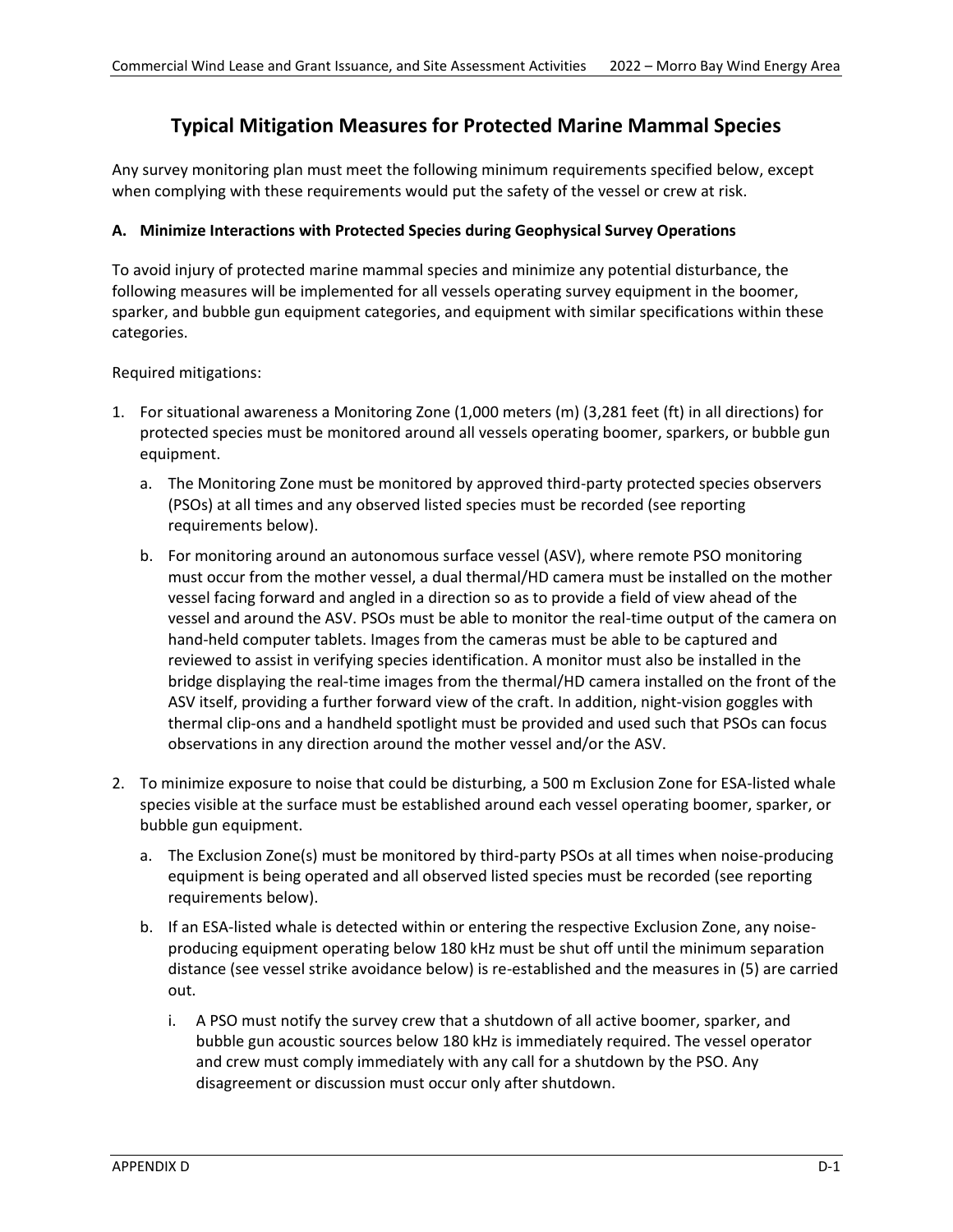- c. If the Exclusion Zone(s) cannot be adequately monitored for whale presence (i.e., a PSO determines conditions, including at night or other low-visibility conditions, are such that listed whales cannot be reliably sighted within the Exclusion Zone(s), the survey must be stopped until such time that the Exclusion Zone(s) can be reliably monitored.
- 3. Before any noise-producing survey equipment is deployed, the Monitoring Zone (1,000 m (3,281 ft) for all marine mammal species) must be monitored for 30 minutes of pre-clearance observation.
	- a. If any ESA-listed species is observed within the Monitoring Zone during the 30-minute preclearance period, the 30-minute clock must be paused. If the PSO confirms the animal has exited the zone and headed away from the survey vessel, the 30-minute clock that was paused may resume. The pre-clearance clock will reset to 30 minutes if the animal dives or visual contact is otherwise lost.
- 4. The Lessee must ensure that, when technically feasible, a "ramp up" of the electromechanical survey equipment occurs at the start or re-start of geophysical survey activities. A ramp up must begin with the power of the smallest acoustic equipment for the geophysical survey at its lowest power output. When technically feasible the power will then be gradually turned up and other acoustic sources added in a way such that the source level would increase gradually.
- 5. Following a shutdown for any reason, ramp up of the equipment may begin immediately only if: (a) the shutdown is less than 30 minutes, (b) visual monitoring of the Exclusion Zone(s) continued throughout the shutdown, (c) the animal(s) causing the shutdown was visually followed and confirmed by PSOs to be outside of the Exclusion Zone(s) and heading away from the vessel, and (d) the Exclusion Zone(s) remains clear of all listed species. If all (a, b, c, and d) the conditions are not met, the Monitoring Zone (1,000 m (3,281 ft) for all species) must be monitored for 30 minutes of pre-clearance observation before noise-producing equipment can be turned back on.
- 6. In order for geophysical surveys to be conducted at night or during low-visibility conditions, PSOs must be able to effectively monitor the Exclusion Zone(s). No surveys may occur if the Exclusion Zone(s) cannot be reliably monitored for the presence of ESA-listed whales to ensure avoidance of injury to those species.
	- a. The Lessee must submit an Alternative Monitoring Plan (AMP) to the Bureau of Ocean Energy Management (BOEM) detailing the monitoring methodology that will be used during nighttime and low-visibility conditions and an explanation of how it will be effective at ensuring that the Exclusion Zone(s) can be maintained during nighttime and low-visibility survey operations. The plan must be submitted 60 days before survey operations are set to begin.
	- b. The plan must include technologies that have the technical feasibility to detect all ESA-listed whales out to 500 m (1,640 ft).
	- c. PSOs should be trained and experienced with the proposed night vision technology.
	- d. The AMP must describe how calibration will be performed, for example, by including observations of known objects at set distances and under various lighting conditions. This calibration could be performed during mobilization and periodically throughout the survey operation.
	- e. PSOs shall make nighttime observations from a platform with no visual barriers, due to the potential for the reflectivity from bridge windows or other structures to interfere with the use of the night vision optics.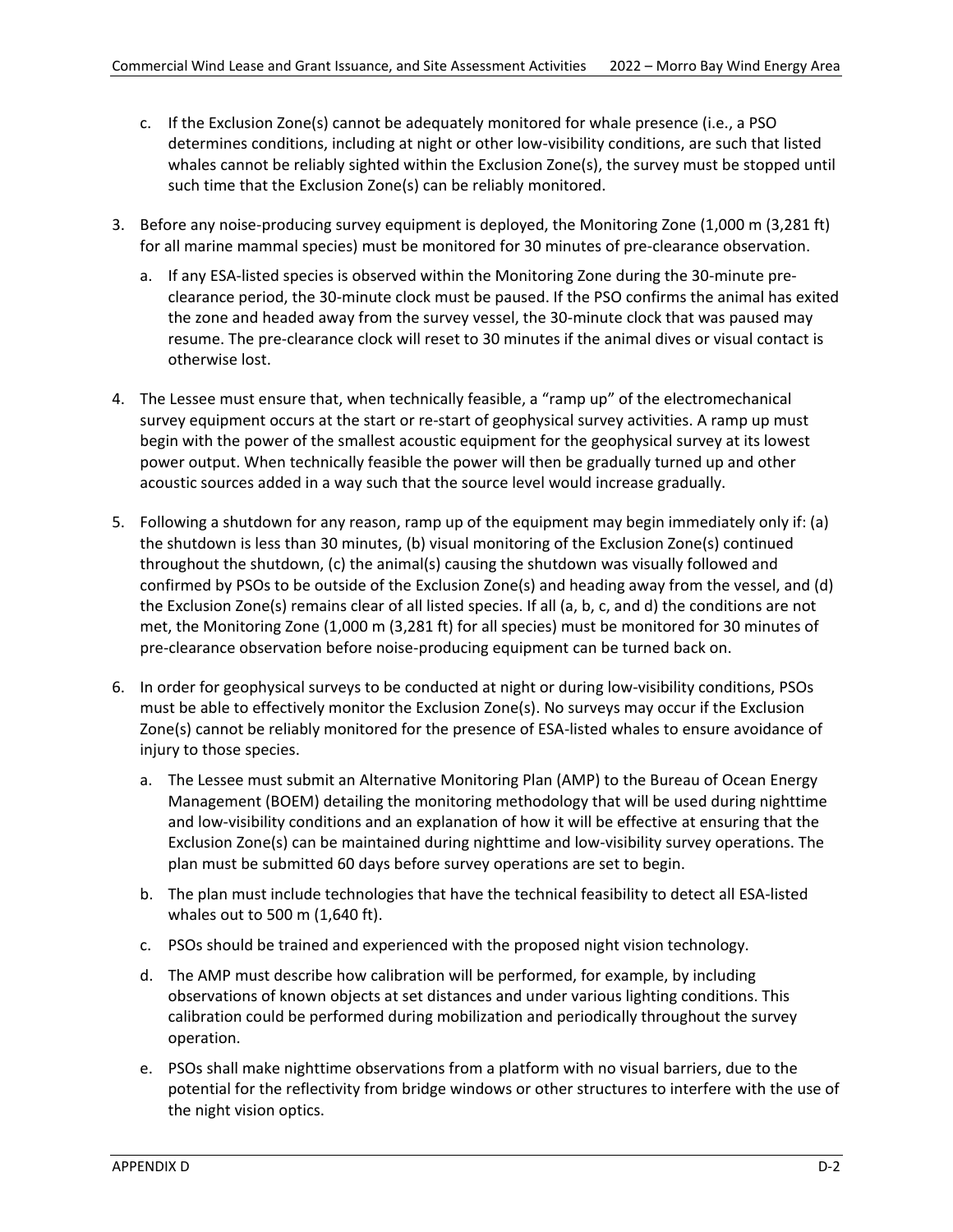- 7. If multiple survey vessels are operating within a lease, adjacent lease areas, or exploratory cable routes, a minimum separation distance (to be determined on a survey specific basis, dependent on equipment being used) must be maintained between survey vessels to ensure that sound sources do not overlap.
- 8. Any visual observations of listed species by crew or project personnel must be communicated to PSOs on-duty.
- 9. During good conditions (e.g., daylight hours; Beaufort scale 3 or less) when survey equipment is not operating, to the maximum extent practicable, PSOs must conduct observations for listed species for comparison of sighting rates and behavior with and without use of active geophysical survey equipment. Any observed listed species must be recorded regardless of any mitigation actions required.

#### **B. Minimize Vessel Interactions with Listed Species**

All vessels associated with survey activities (transiting or actively surveying) must comply with the vessel strike avoidance measures specified below. The only exception is when the safety of the vessel or crew necessitates deviation from these requirements. If any such incidents occur, they must be reported as outlined below.

#### Required mitigations:

- 1. Vessel captain and crew must maintain a vigilant watch for all protected marine mammal species and slow down, stop their vessel, or alter course, as appropriate, regardless of vessel size, to avoid striking any protected species. The presence of a single individual at the surface may indicate the presence of submerged animals in the vicinity; therefore, precautionary measures should always be exercised.
- 2. Any time a survey vessel is underway (transiting or surveying), a PSO must monitor a Vessel Strike Avoidance Zone (500 m (1,640 ft) or greater from any sighted whales or other unidentified large marine mammal and 50 m (164 ft) or greater from any other marine mammal species visible at the surface, unless the marine mammals are actively approaching the vessel) to ensure detection of that animal in time to take necessary measures to avoid striking the animal. If the survey vessel does not require a PSO for the type of survey equipment used, a trained crew lookout or PSO may be used. For monitoring around the autonomous surface vessels, regardless of the equipment it may be operating, a dual thermal/HD camera must be installed on the mother vessel facing forward and angled in a direction so as to provide a field of view ahead of the vessel and around the ASV. A dedicated operator must be able to monitor the real-time output of the camera on hand-held computer tablets. Images from the cameras must be able to be captured and reviewed to assist in verifying species identification. A monitor must also be installed in the bridge displaying the realtime images from the thermal/high definition (HD) camera installed on the front of the ASV itself, providing a further forward view of the craft.
	- a. Survey plans must include identification of vessel strike avoidance measures, including procedures for equipment shut down and retrieval, communication between PSOs/crew lookouts, equipment operators, and the captain, and other measures necessary to avoid vessel strike while maintaining vessel and crew safety. If any circumstances are anticipated that may preclude the implementation of this requirement, they must be clearly identified in the survey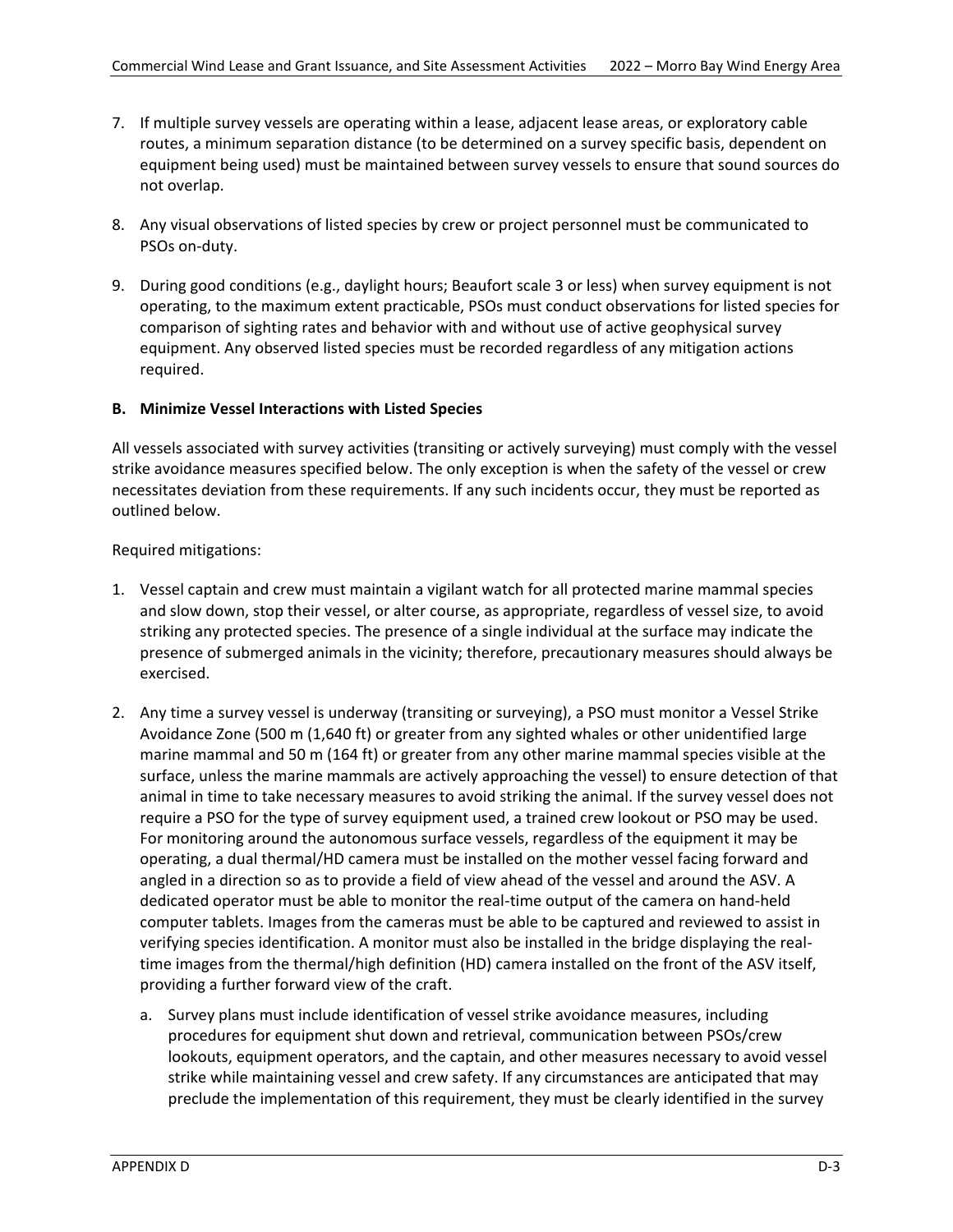plan and alternative procedures outlined in the plan to ensure minimum distances are maintained and vessel strikes can be avoided.

- b. All vessel crew members must be briefed in the identification of protected marine mammal species that may occur in the survey area and in regulations and best practices for avoiding vessel collisions. Reference materials must be available aboard all project vessels for identification of listed species. The expectation and process for reporting of protected species sighted during surveys must be clearly communicated and posted in highly visible locations aboard all project vessels, so that there is an expectation for reporting to the designated vessel contact (such as the lookout or the vessel captain), as well as a communication channel and process outlined for crew members to do so.
- c. A minimum separation distance of 500 m (1,640 ft) from all whales (including unidentified large whales) must be maintained around all surface vessels at all times.
- d. If a large whale is identified within 500 m of the forward path of any vessel, the vessel operator must steer a course away from the whale at 10 knots (18.5 km/hr) or less until the 500 m minimum separation distance has been established. Vessels may also shift to idle if feasible.
- e. If a large whale is sighted within 200 m (656 ft) of the forward path of a vessel, the vessel operator must reduce speed and shift the engine to neutral. Engines must not be engaged until the whale has moved outside of the vessel's path and beyond 500 m (1,640 ft). If stationary, the vessel must not engage engines until the large whale has moved beyond 500 m.
- 3. To monitor the Vessel Strike Avoidance Zone, a PSO (or crew lookout if PSOs are not required) must be posted during all times a vessel is underway (transiting or surveying) to monitor for protected species within a 180-degree direction of the forward path of the vessel (90 degrees port to 90 degrees starboard).
	- a. If the trained lookout is a vessel crew member, this must be their designated role and primary responsibility while the vessel is underway. Any designated crew lookouts must receive training on protected species identification, vessel strike minimization procedures, how and when to communicate with the vessel captain, and reporting requirements. All observations must be recorded per reporting requirements.
	- b. Regardless of monitoring duties, all crew members responsible for navigation duties must receive site-specific training on protected species sighting/reporting and vessel strike avoidance measures.
- 4. Vessels underway must not divert their course to approach any listed species.
- 5. Wherever available, the Lessee must ensure all vessel operators check for daily information regarding protected species sighting locations. These media may include, but are not limited to: Channel 16 broadcasts, and the Whale/Ocean Alert app.

#### **C. Entanglement Avoidance**

Any mooring systems used during survey activities prevent any potential entanglement or entrainment of listed species, and in the unlikely event that entanglement does occur, ensure proper reporting of entanglement events according to the measures specified below.

Required Mitigations: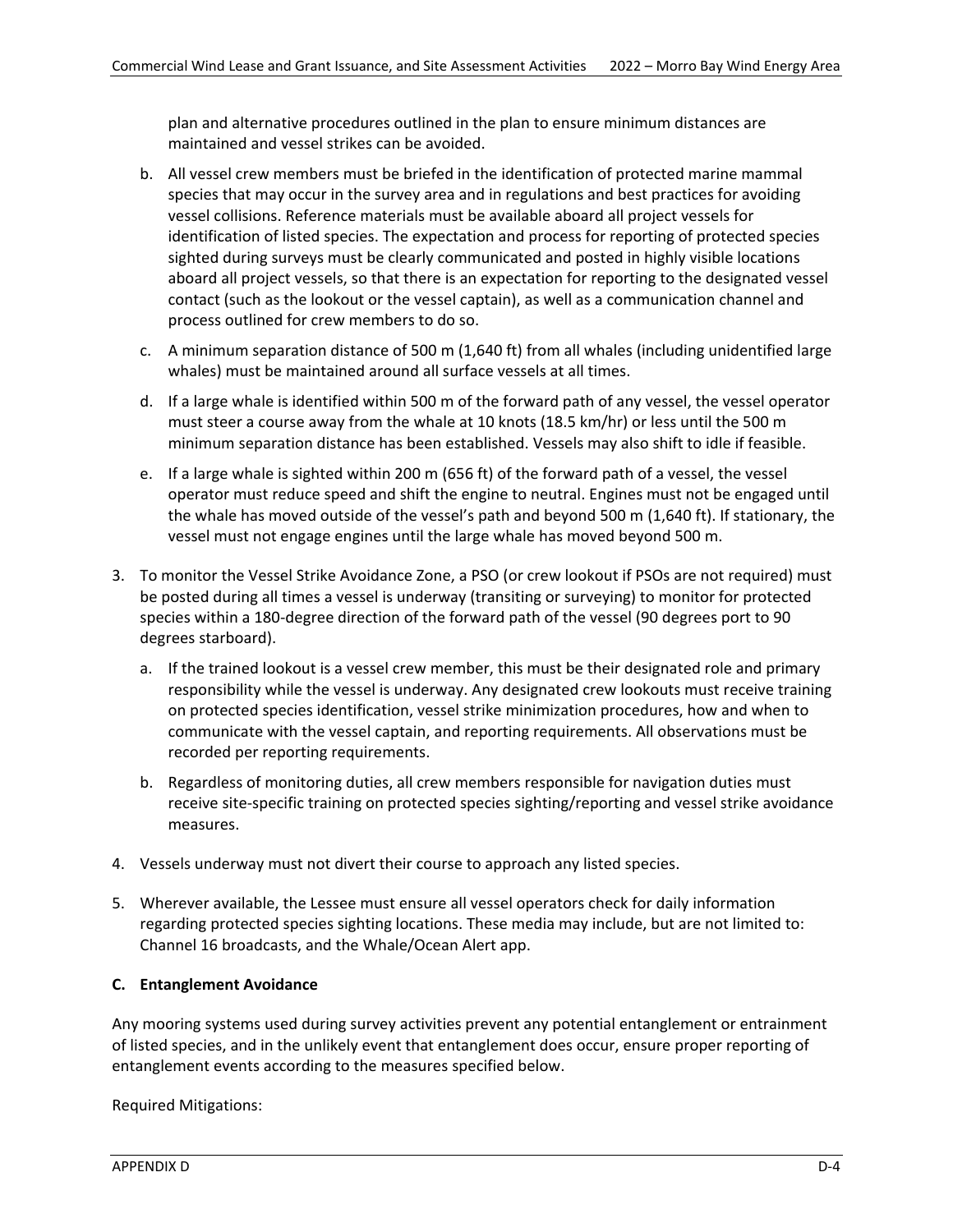- 1. The Lessee must ensure that any buoys attached to the seafloor use the best available mooring systems. Buoys, lines (chains, cables, or coated rope systems), swivels, shackles, and anchor designs must prevent any potential entanglement of listed species while ensuring the safety and integrity of the structure or device.
- 2. All mooring lines and ancillary attachment lines must use one or more of the following measures to reduce entanglement risk: shortest practicable line length, rubber sleeves, weak-links, chains, cables or similar equipment types that prevent lines from looping, wrapping, or entrapping protected species.
- 3. Any equipment must be attached by a line within a rubber sleeve for rigidity. The length of the line must be as short as necessary to meet its intended purpose.
- 4. If a live or dead marine protected species becomes entangled, the Lessee must immediately contact the applicable stranding network coordinator using the reporting contact details (see Reporting Requirements, section E below) and provide any on-water assistance requested.
- 5. All buoys must be properly labeled with the Lessee's contact information.

#### **D. Protected Species Observers**

The Lessee must use qualified third-party PSOs to observe Monitoring and Exclusion Zones as outlined in the conditions above.

Required Mitigations:

- 1. All PSOs must have received NMFS approval to act as a PSO for geophysical surveys. The Lessee must provide to BOEM, upon request, documentation of NMFS approval as PSOs for geophysical activities in the Pacific and copies of the most recent training certificates of individual PSOs' successful completion of a commercial PSO training course with an overall examination score of 80% or greater. Instructions and application requirements to become a NMFS- approved PSO can be found at: [https://www.fisheries.noaa.gov/new-england-mid-atlantic/careers-and](https://www.fisheries.noaa.gov/new-england-mid-atlantic/careers-and-opportunities/protected-species-observers)[opportunities/protected-species-observers.](https://www.fisheries.noaa.gov/new-england-mid-atlantic/careers-and-opportunities/protected-species-observers)
- 2. Crew members serving as lookouts must receive training on protected species identification, vessel strike minimization procedures, how and when to communicate with the vessel captain, and reporting requirements.
- 3. PSOs deployed for geophysical survey activities must be employed by a third-party observer provider. While the vessel is underway, they must have no other tasks other than to conduct observational effort, record data, and communicate with and instruct relevant vessel crew to the presence of protected marine mammal species and associated mitigation requirements. PSOs on duty must be clearly listed on daily data logs for each shift.
	- a. Non-third-party observers may be approved by NMFS on a case-by-case basis for limited, specific duties in support of approved third-party PSOs.
- 4. A minimum of one PSO (assuming condition 5 is met) must be observing for protected marine mammal species at all times when noise-producing equipment is operating, or the survey vessel is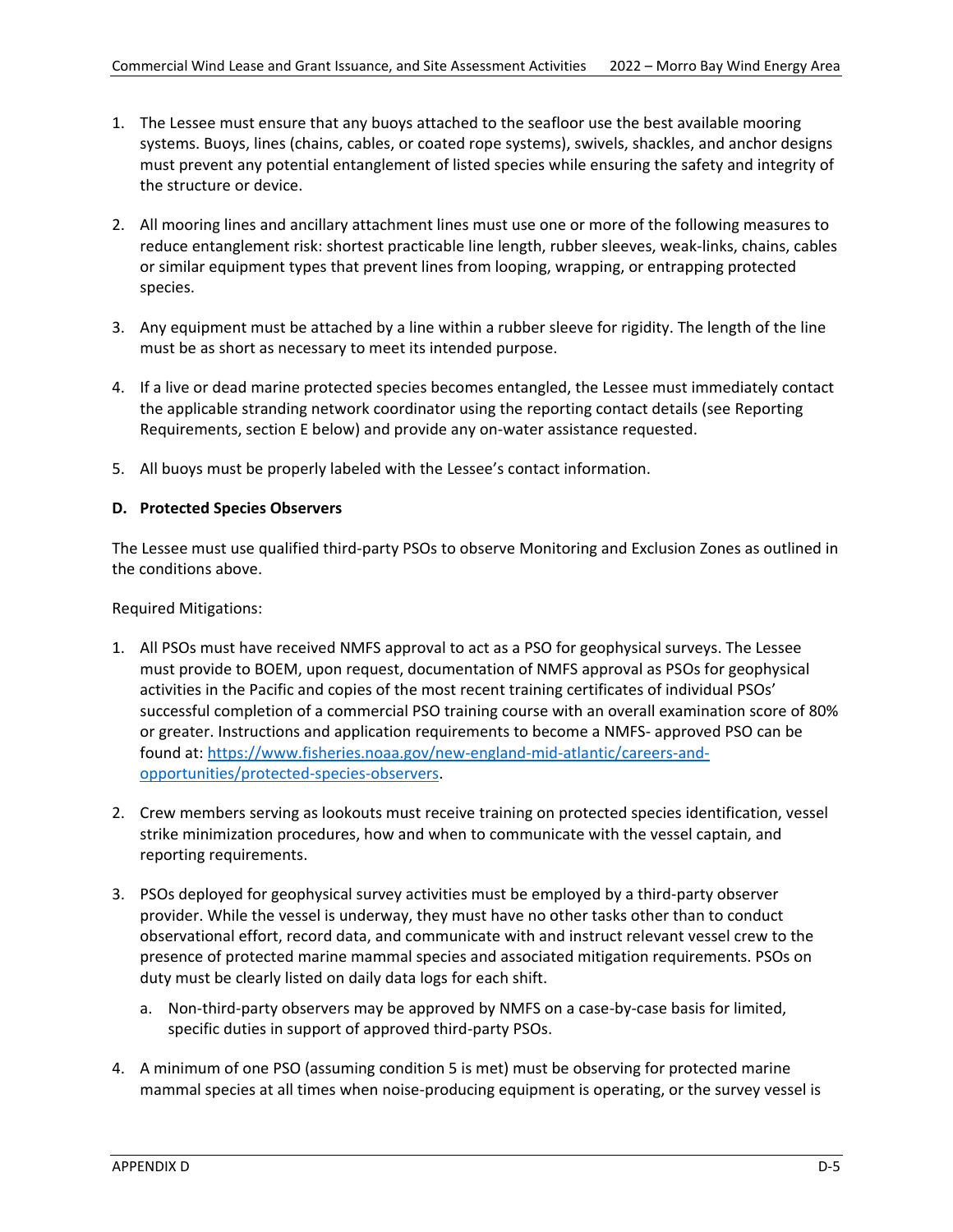actively transiting. The Lessee must include a PSO schedule showing that the number of PSOs used is sufficient to effectively monitor the affected area for the project (e.g., surveys) and record the required data. PSOs must not be on watch for more than 4 consecutive hours, with at least a 2-hour break after a 4-hour watch. PSOs must not work for more than 12 hours in any 24-hour period.

- 5. Visual monitoring must occur from the most appropriate vantage point on the associated operational platform that allows for 360-degree visual coverage around the vessel. If 360-degree visual coverage is not possible from a single vantage point, multiple PSOs must be on watch to ensure such coverage.
- 6. The Lessee must ensure that suitable equipment is available to each PSO to adequately observe the full extent of the Monitoring and Exclusion Zones during all vessel operations and meet all reporting requirements.
	- a. Visual observations must be conducted using binoculars and the naked eye while free from distractions and in a consistent, systematic, and diligent manner.
	- b. Rangefinders (at least one per PSO, plus backups) or reticle binoculars (e.g., 7 x 50) of appropriate quality (at least one per PSO, plus backups) to estimate distances to listed species located in proximity to the vessel and Monitoring and Exclusion Zone(s).
	- c. Digital cameras with a telephoto lens that is at least 300 mm or equivalent on a full-frame single lens reflex (SLR). The camera or lens should also have an image stabilization system. The camera system must be used to record sightings and verify species identification whenever possible.
	- d. A laptop or tablet to collect and record data electronically.
	- e. Global Positioning System (GPS) Units if data collection/reporting software does not have builtin positioning functionality.
	- f. PSO data must be collected in accordance with standard data reporting software tools, and electronic data submission standards approved by BOEM and the National Marine Fisheries Service (NMFS) for the particular activity.
	- g. Any other tools deemed necessary to adequately perform PSO tasks.

### **E. Reporting Requirements**

To ensure compliance and evaluate effectiveness of mitigation measures, regular reporting of survey activities and information on protected species will be required as follows.

Required Mitigations:

1. Data from all PSO observations must be recorded based on standard PSO collection and reporting requirements. PSOs must use standardized electronic data forms to record data. The following information must be reported electronically in a format approved by BOEM and NMFS:

#### Visual Effort:

- a. Vessel name.
- b. Dates of departures and returns to port with port name.
- c. Lease number.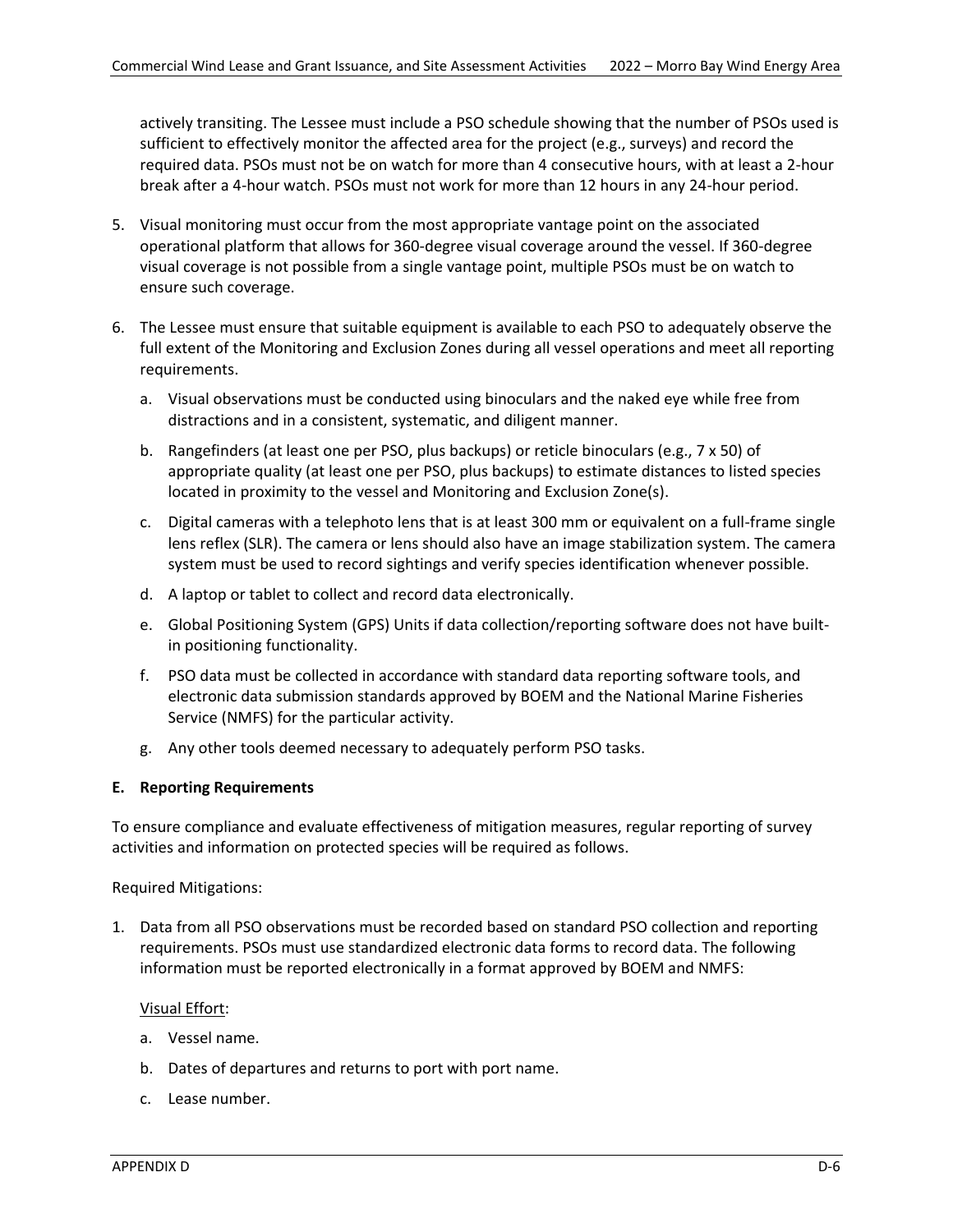- d. PSO names and affiliations.
- e. PSO ID (if applicable).
- f. PSO location on vessel.
- g. Height of observation deck above water surface.
- h. Visual monitoring equipment used.
- i. Dates and times (Greenwich Mean Time) of survey on/off effort and times corresponding with PSO on/off effort.
- j. Vessel location (latitude/longitude, decimal degrees) when survey effort begins and ends; vessel location at beginning and end of visual PSO duty shifts; recorded at 30-second intervals if obtainable from data collection software.
- k. Vessel heading and speed at beginning and end of visual PSO duty shifts and upon any change.
- l. Water depth (if obtainable from data collection software).
- m. Environmental conditions while on visual survey (at beginning and end of PSO shift and whenever conditions change significantly), including wind speed and direction, Beaufort scale, Beaufort wind force, swell height, swell angle, precipitation, cloud cover, temperature, sun glare, and overall visibility to the horizon.
- n. Factors that may be contributing to impaired observations during each PSO shift change or as needed as environmental conditions change (e.g., vessel traffic, equipment malfunctions).
- o. Survey activity information, such as type of survey equipment in operation, acoustic source power output while in operation, and any other notes of significance (i.e., pre-clearance survey, ramp-up, shutdown, end of operations, etc.).

#### Visual Sighting (all Visual Effort fields plus):

- a. Watch status (sighting made by PSO on/off effort, opportunistic, crew, alternate vessel/platform).
- b. Vessel/survey activity at time of sighting.
- c. PSO/PSO ID who sighted the animal.
- d. Time of sighting.
- e. Initial detection method.
- f. Sightings cue.
- g. Vessel location at time of sighting (decimal degrees).
- h. Direction of vessel's travel (compass direction).
- i. Direction of animal's travel relative to the vessel.
- j. Identification of the animal (e.g., genus/species, lowest possible taxonomic level, or unidentified); also note the composition of the group if there is a mix of species.
- k. Species reliability.
- l. Radial distance.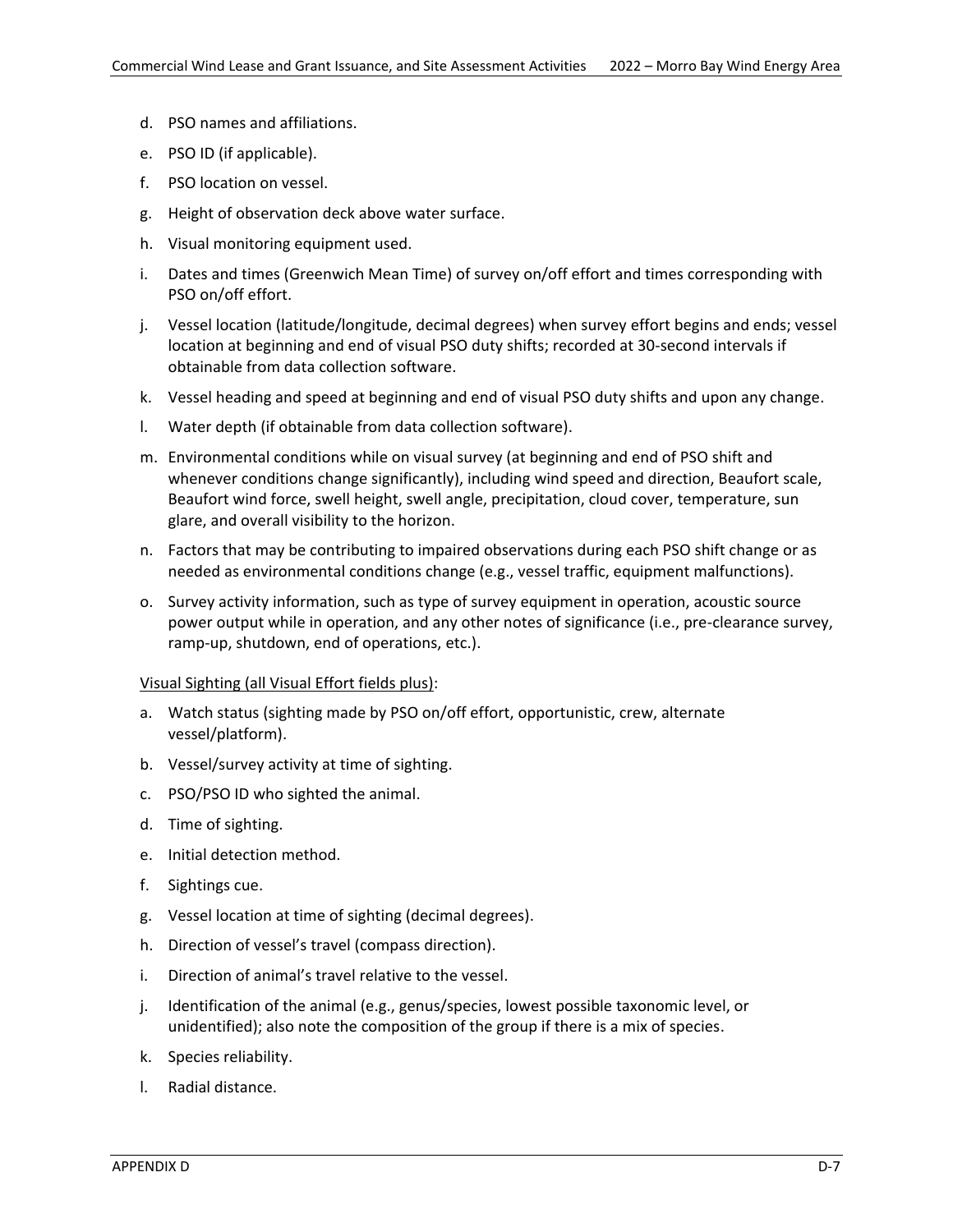- m. Distance method.
- n. Group size; estimated number of animals (high/low/best).
- o. Estimated number of animals by cohort (adults, yearlings, juveniles, calves, group composition, etc.).
- p. Description (as many distinguishing features as possible of each individual seen, including length, shape, color, pattern, scars or markings, shape and size of dorsal fin, shape of head, and blow characteristics).
- q. Detailed behavior observations (e.g., number of blows, number of surfaces, breaching, spyhopping, diving, feeding, traveling; as explicit and detailed as possible; note any observed changes in behavior).
- r. Mitigation Action. Description of any actions implemented in response to the sighting (e.g., delays, shutdown, ramp-up, speed or course alteration, etc.) and time and location of the action.
- s. Behavioral Observation to Mitigation.
- t. Equipment Operating During Sighting.
- u. Source Depth.
- v. Source Frequency.
- w. Animal's closest point of approach and/or closest distance from the center point of the acoustic source.
- x. Time Entered Exclusion Zone.
- y. Time Exited Exclusion Zone.
- z. Time in Exclusion Zone.
- aa. Photos/Video.
- 2. The PSO Provider or Lessee must submit raw PSO sightings and trackline data by the 15th of each month for the previous calendar month of surveys to renewable reporting@boem.gov and incidental.take@noaa.gov. Data must be submitted in Excel spreadsheet format or in another format approved by BOEM and NMFS.
- 3. The Lessee must submit a monitoring report to BOEM and NMFS within 90 days after completion of yearly survey activities. The report must fully document the methods and monitoring protocols, summarize the data recorded during monitoring, estimate the number of protected species that may have been taken during survey activities; and describe, assess, and compare the effectiveness of monitoring and mitigation measures. PSO raw sightings and trackline data must also be provided with the final monitoring report.
- 4. In the event of a vessel strike of a protected species by any survey vessel, the Lessee must immediately report the incident to BOEM (renewable reporting@boem.gov) and NMFS (incidental.take@noaa.gov) and the NOAA West Coast Region Stranding Hotline at 1-866-767-6114. The report must include the following information:
	- a. Name, telephone, and email or the person providing the report.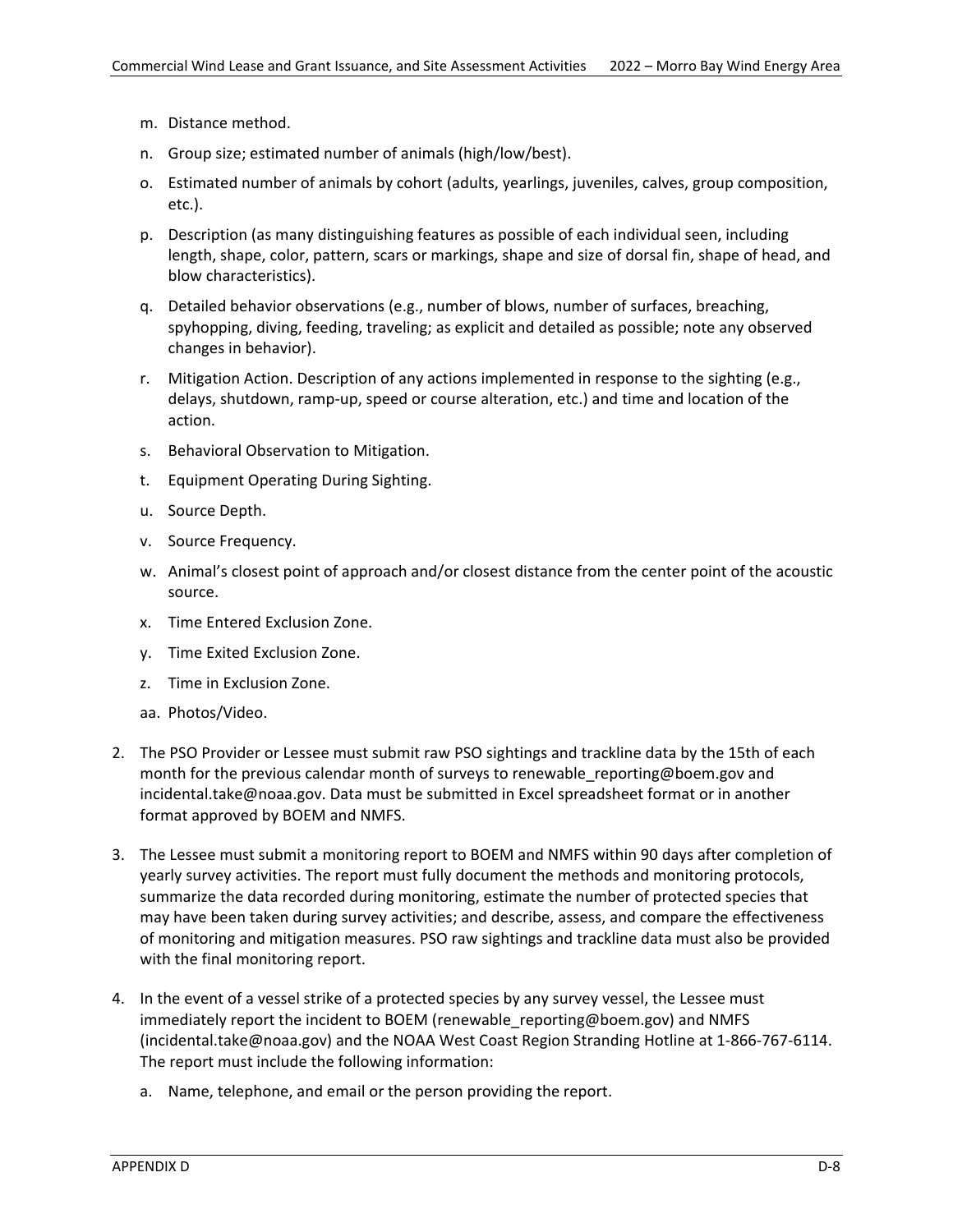- b. The vessel name.
- c. The Lease Number.
- d. Time, date, and location (latitude/longitude) of the incident.
- e. Species identification (if known) or description of the animal(s) involved.
- f. Vessel's speed during and leading up to the incident.
- g. Vessel's course/heading and what operations were being conducted (if applicable).
- h. Status of all sound sources in use.
- i. Description of avoidance measures/requirements that were in place at the time of the strike and what additional measures were taken, if any, to avoid strike.
- j. Environmental conditions (wave height, wind speed, light, cloud cover, weather, water depth).
- k. Estimated size and length of animal that was struck.
- l. Description of the behavior of the species immediately preceding and following the strike.
- m. If available, description of the presence and behavior of any other protected species immediately preceding the strike.
- n. Disposition of the animal (e.g., dead, injured but alive, injured and moving, blood or tissue observed in the water, last sighted direction of travel, status unknown, disappeared).
- o. To the extent practicable, photographs or video footage of the animal(s).
- 5. The Lessee must ensure that sightings of any injured or dead listed species are immediately reported, regardless of whether the injury or death is related to survey operations, to BOEM (renewable\_reporting@boem.gov), NMFS (incidental.take@noaa.gov), and the NOAA West Coast stranding hotline at 1-866-767-6114. If the Lessee's activity is responsible for the injury or death, the Lessee must ensure that the vessel assist in any salvage effort as requested by NMFS. When reporting sightings of injured or dead listed species, the following information must be included:
	- a. Time, date, and location (latitude/longitude) of the first discovery (and updated location information if known and applicable).
	- b. Species identification (if known) or description of the animal(s) involved.
	- c. Condition of the animal(s) (including carcass condition if the animal is dead).
	- d. Observed behaviors of the animal(s), if alive.
	- e. If available, photographs or video footage of the animal(s).
	- f. General circumstances under which the animal was discovered.
- 6. Reporting and Contact Information:
	- a. Dead and/or Injured Protected Species:
		- 1. NOAA West Coast stranding hotline at 1-866-767-6114.
		- i. Injurious Takes of Endangered and Threatened Species:
			- 1. NOAA NMFA Long Beach Office, Protected Resources Division (incidental.take@noaa.gov)